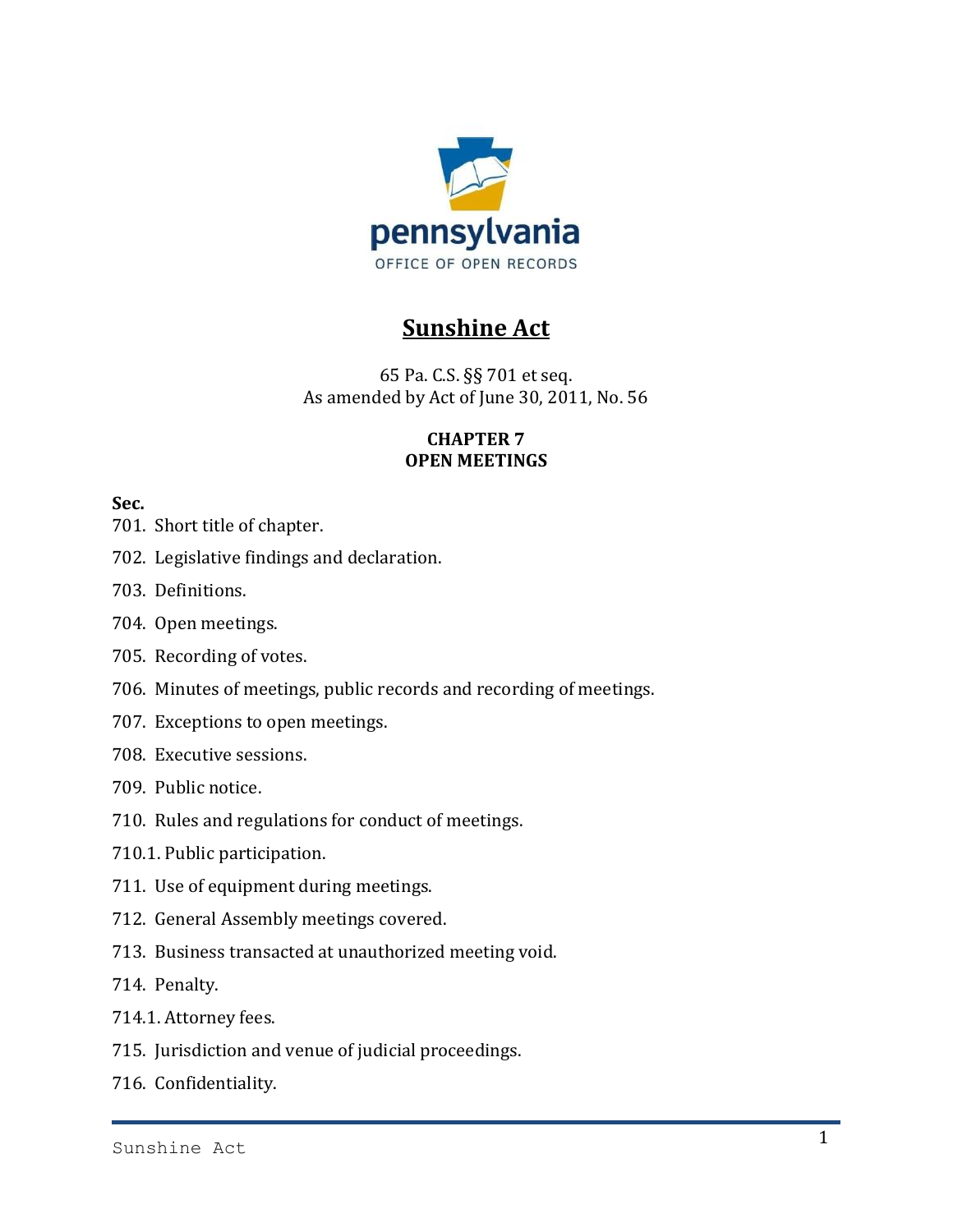#### **§ 701. Short title of chapter.**

This chapter shall be known and may be cited as the Sunshine Act.

#### **§ 702. Legislative findings and declaration.**

**(a) Findings.--**The General Assembly finds that the right of the public to be present at all meetings of agencies and to witness the deliberation, policy formulation and decisionmaking of agencies is vital to the enhancement and proper functioning of the democratic process and that secrecy in public affairs undermines the faith of the public in government and the public's effectiveness in fulfilling its role in a democratic society.

**(b) Declarations.--**The General Assembly hereby declares it to be the public policy of this Commonwealth to insure the right of its citizens to have notice of and the right to attend all meetings of agencies at which any agency business is discussed or acted upon as provided in this chapter.

#### **§ 703. Definitions.**

The following words and phrases when used in this chapter shall have the meanings given to them in this section unless the context clearly indicates otherwise:

**"Administrative action."** The execution of policies relating to persons or things as previously authorized or required by official action of the agency adopted at an open meeting of the agency. The term does not, however, include the deliberation of agency business.

**"Agency."** The body, and all committees thereof authorized by the body to take official action or render advice on matters of agency business, of all the following: the General Assembly, the executive branch of the government of this Commonwealth, including the Governor's Cabinet when meeting on official policymaking business, any board, council, authority or commission of the Commonwealth or of any political subdivision of the Commonwealth or any State, municipal, township or school authority, school board, school governing body, commission, the boards of trustees of all State-aided colleges and universities, the councils of trustees of all State-owned colleges and universities, the boards of trustees of all State-related universities and all community colleges or similar organizations created by or pursuant to a statute which declares in substance that the organization performs or has for its purpose the performance of an essential governmental function and through the joint action of its members exercises governmental authority and takes official action. The term shall include the governing board of any nonprofit corporation which by a mutually binding legal written agreement with a community college or State-aided, State-owned or Staterelated institution of higher education is granted legally enforceable supervisory and advisory powers regarding the degree programs of the institution of higher education. The term does not include a caucus or a meeting of an ethics committee created under rules of the Senate or House of Representatives.

**"Agency business."** The framing, preparation, making or enactment of laws, policy or regulations, the creation of liability by contract or otherwise or the adjudication of rights, duties and responsibilities, but not including administrative action.

**"Caucus."** A gathering of members of a political party or coalition which is held for purposes of planning political strategy and holding discussions designed to prepare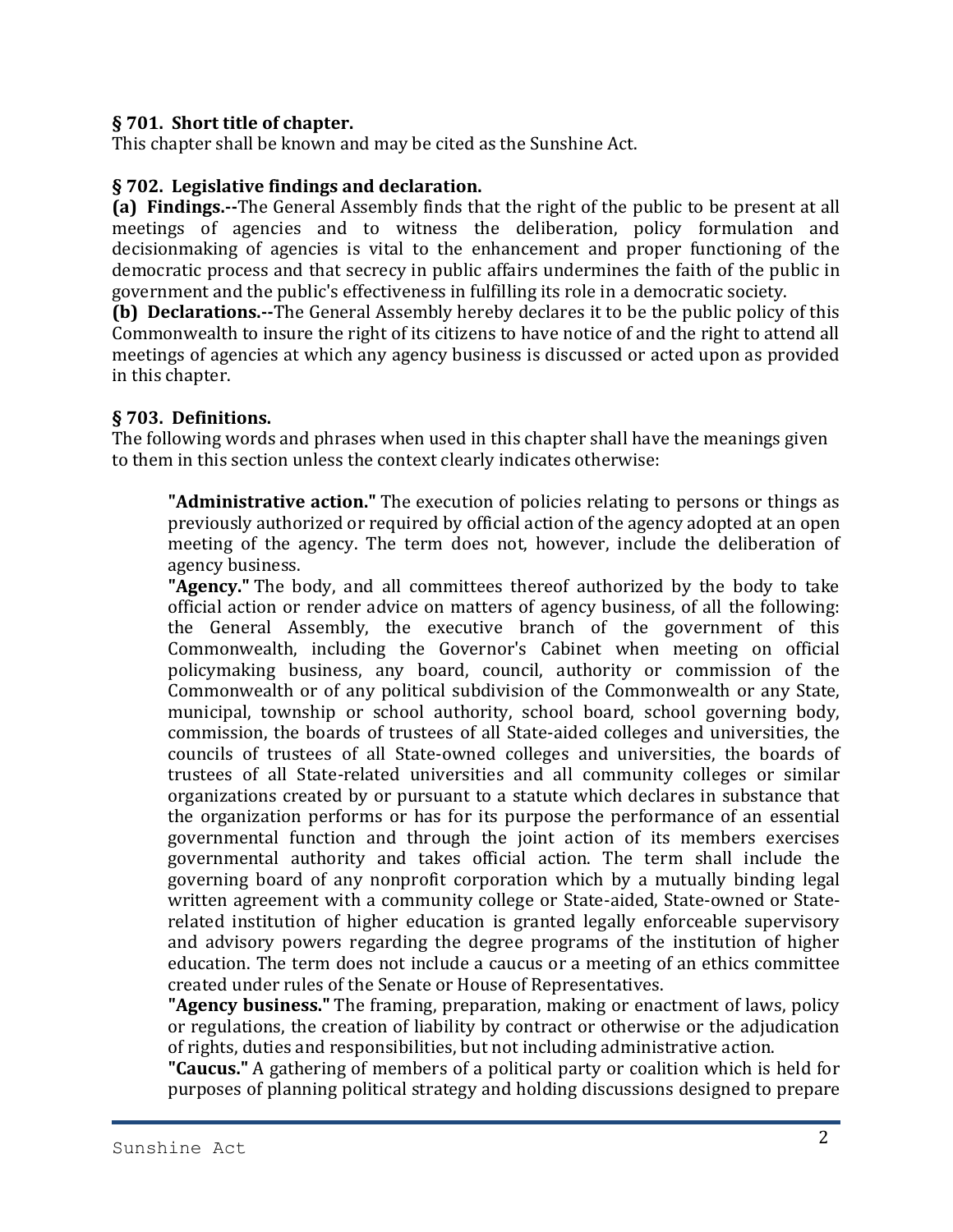the members for taking official action in the General Assembly.

**"Conference."** Any training program or seminar, or any session arranged by State or Federal agencies for local agencies, organized and conducted for the sole purpose of providing information to agency members on matters directly related to their official responsibilities.

**"Deliberation."** The discussion of agency business held for the purpose of making a decision.

**"Emergency meeting."** A meeting called for the purpose of dealing with a real or potential emergency involving a clear and present danger to life or property.

**"Executive session."** A meeting from which the public is excluded, although the agency may admit those persons necessary to carry out the purpose of the meeting.

**"Litigation."** Any pending, proposed or current action or matter subject to appeal before a court of law or administrative adjudicative body, the decision of which may be appealed to a court of law.

**"Meeting."** Any prearranged gathering of an agency which is attended or participated in by a quorum of the members of an agency held for the purpose of deliberating agency business or taking official action.

#### **"Official action."**

(1) Recommendations made by an agency pursuant to statute, ordinance or executive order.

(2) The establishment of policy by an agency.

(3) The decisions on agency business made by an agency.

(4) The vote taken by any agency on any motion, proposal, resolution, rule, regulation, ordinance, report or order.

**"Political subdivision."** Any county, city, borough, incorporated town, township, school district, intermediate unit, vocational school district or county institution district.

#### **"Public notice."**

(1) For a meeting:

(i) Publication of notice of the place, date and time of a meeting in a newspaper of general circulation, as defined by 45 Pa.C.S. § 101 (relating to definitions), which is published and circulated in the political subdivision where the meeting will be held, or in a newspaper of general circulation which has a bona fide paid circulation in the political subdivision equal to or greater than any newspaper published in the political subdivision.

(ii) Posting a notice of the place, date and time of a meeting prominently at the principal office of the agency holding the meeting or at the public building in which the meeting is to be held.

(iii) Giving notice to parties under section 709(c) (relating to public notice).

(2) For a recessed or reconvened meeting:

(i) Posting a notice of the place, date and time of the meeting prominently at the principal office of the agency holding the meeting or at the public building in which the meeting is to be held.

(ii) Giving notice to parties under section 709(c).

**"Special meeting."** A meeting scheduled by an agency after the agency's regular schedule of meetings has been established.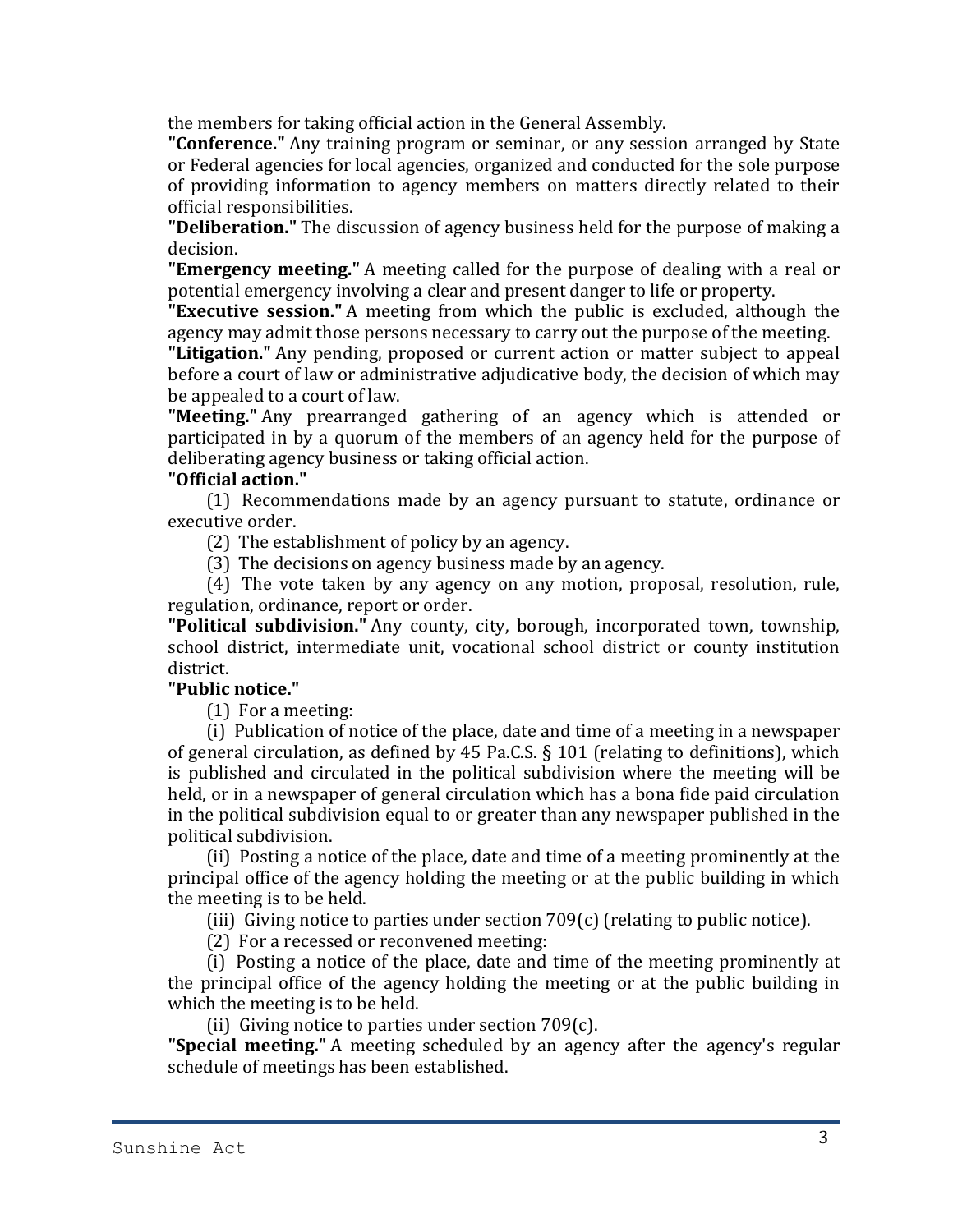# **§ 704. Open meetings.**

Official action and deliberations by a quorum of the members of an agency shall take place at a meeting open to the public unless closed under section 707 (relating to exceptions to open meetings), 708 (relating to executive sessions) or 712 (relating to General Assembly meetings covered).

# **§ 705. Recording of votes.**

In all meetings of agencies, the vote of each member who actually votes on any resolution, rule, order, regulation, ordinance or the setting of official policy must be publicly cast and, in the case of roll call votes, recorded.

# **§ 706. Minutes of meetings, public records and recording of meetings.**

Written minutes shall be kept of all open meetings of agencies. The minutes shall include:

(1) The date, time and place of the meeting.

(2) The names of members present.

(3) The substance of all official actions and a record by individual member of the roll call votes taken.

(4) The names of all citizens who appeared officially and the subject of their testimony.

# **§ 707. Exceptions to open meetings.**

**(a) Executive session.--**An agency may hold an executive session under section 708 (relating to executive sessions).

**(b) Conference.--**An agency is authorized to participate in a conference which need not be open to the public. Deliberation of agency business may not occur at a conference.

**(c) Certain working sessions.--**Boards of auditors may conduct working sessions not open to the public for the purpose of examining, analyzing, discussing and deliberating the various accounts and records with respect to which such boards are responsible, so long as official action of a board with respect to such records and accounts is taken at a meeting open to the public and subject to the provisions of this chapter.

#### **§ 708. Executive sessions.**

**(a) Purpose.--**An agency may hold an executive session for one or more of the following reasons:

(1) To discuss any matter involving the employment, appointment, termination of employment, terms and conditions of employment, evaluation of performance, promotion or disciplining of any specific prospective public officer or employee or current public officer or employee employed or appointed by the agency, or former public officer or employee, provided, however, that the individual employees or appointees whose rights could be adversely affected may request, in writing, that the matter or matters be discussed at an open meeting. The agency's decision to discuss such matters in executive session shall not serve to adversely affect the due process rights granted by law, including those granted by Title 2 (relating to administrative law and procedure). The provisions of this paragraph shall not apply to any meeting involving the appointment or selection of any person to fill a vacancy in any elected office.

(2) To hold information, strategy and negotiation sessions related to the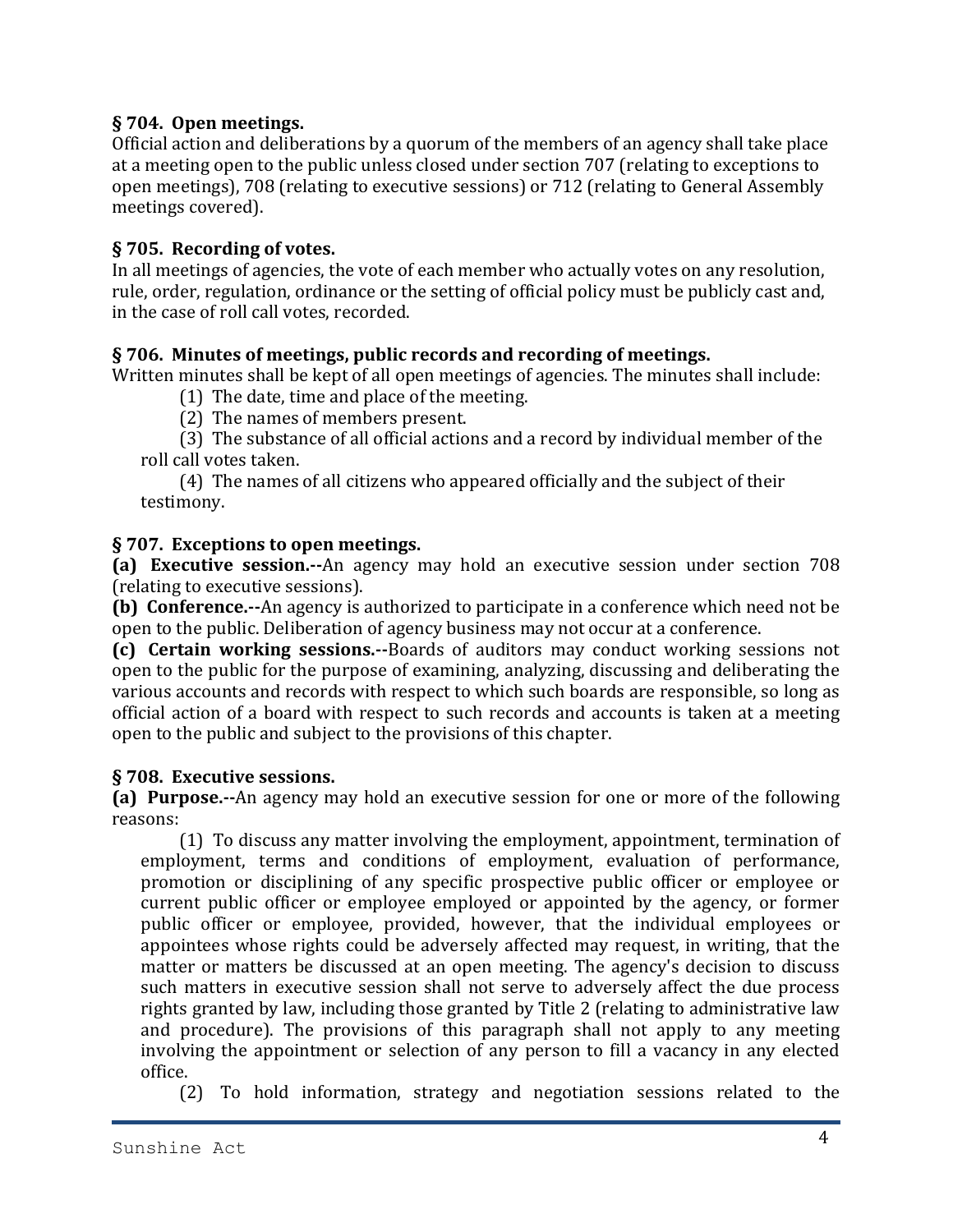negotiation or arbitration of a collective bargaining agreement or, in the absence of a collective bargaining unit, related to labor relations and arbitration.

(3) To consider the purchase or lease of real property up to the time an option to purchase or lease the real property is obtained or up to the time an agreement to purchase or lease such property is obtained if the agreement is obtained directly without an option.

(4) To consult with its attorney or other professional advisor regarding information or strategy in connection with litigation or with issues on which identifiable complaints are expected to be filed.

(5) To review and discuss agency business which, if conducted in public, would violate a lawful privilege or lead to the disclosure of information or confidentiality protected by law, including matters related to the initiation and conduct of investigations of possible or certain violations of the law and quasi-judicial deliberations.

(6) For duly constituted committees of a board or council of trustees of a Stateowned, State-aided or State-related college or university or community college or of the Board of Governors of the State System of Higher Education to discuss matters of academic admission or standings.

**(b) Procedure.--**The executive session may be held during an open meeting or at the conclusion of an open meeting or may be announced for a future time. The reason for holding the executive session must be announced at the open meeting occurring immediately prior or subsequent to the executive session. If the executive session is not announced for a future specific time, members of the agency shall be notified 24 hours in advance of the time of the convening of the meeting specifying the date, time, location and purpose of the executive session.

**(c) Limitation.--**Official action on discussions held pursuant to subsection (a) shall be taken at an open meeting. Nothing in this section or section 707 (relating to exceptions to open meetings) shall be construed to require that any meeting be closed to the public, nor shall any executive session be used as a subterfuge to defeat the purposes of section 704 (relating to open meetings).

#### **§ 709. Public notice.**

**(a) Meetings.--**An agency shall give public notice of its first regular meeting of each calendar or fiscal year not less than three days in advance of the meeting and shall give public notice of the schedule of its remaining regular meetings. An agency shall give public notice of each special meeting or each rescheduled regular or special meeting at least 24 hours in advance of the time of the convening of the meeting specified in the notice. Public notice is not required in the case of an emergency meeting or a conference. Professional licensing boards within the Bureau of Professional and Occupational Affairs of the Department of State of the Commonwealth shall include in the public notice each matter involving a proposal to revoke, suspend or restrict a license.

**(b) Notice.--**With respect to any provision of this chapter that requires public notice to be given by a certain date, the agency, to satisfy its legal obligation, must give the notice in time to allow it to be published or circulated within the political subdivision where the principal office of the agency is located or the meeting will occur before the date of the specified meeting.

**(c) Copies.--**In addition to the public notice required by this section, the agency holding a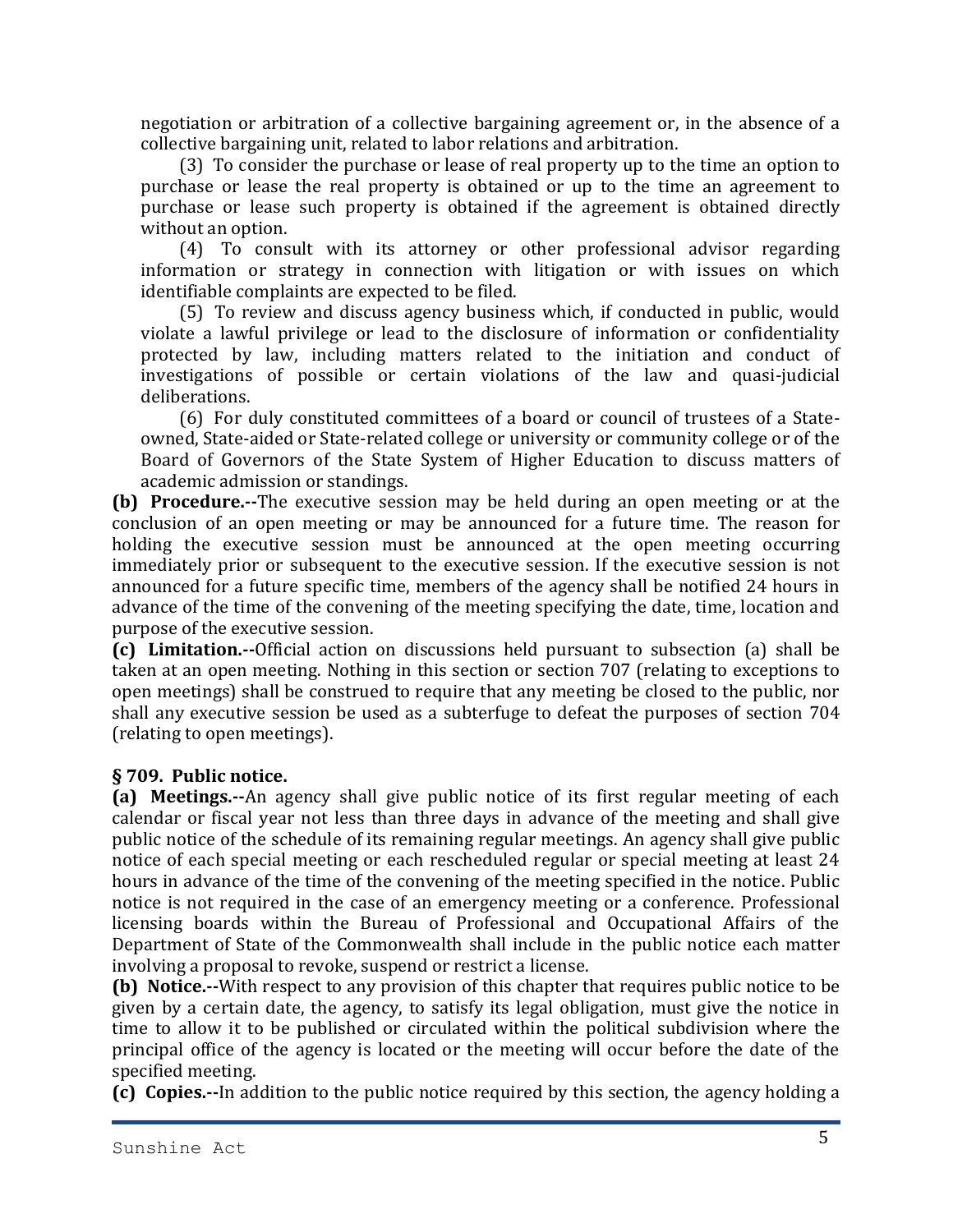meeting shall supply, upon request, copies of the public notice thereof to any newspaper of general circulation in the political subdivision in which the meeting will be held, to any radio or television station which regularly broadcasts into the political subdivision and to any interested parties if the newspaper, station or party provides the agency with a stamped, self-addressed envelope prior to the meeting.

**(d) Meetings of General Assembly in Capitol Complex.--**Notwithstanding any provision of this section to the contrary, in case of sessions of the General Assembly, all meetings of legislative committees held within the Capitol Complex where bills are considered, including conference committees, all legislative hearings held within the Capitol Complex where testimony is taken and all meetings of legislative commissions held within the Capitol Complex, the requirement for public notice thereof shall be complied with if, not later than the preceding day:

(1) The supervisor of the newsroom of the State Capitol Building in Harrisburg is supplied for distribution to the members of the Pennsylvania Legislative Correspondents Association with a minimum of 30 copies of the notice of the date, time and place of each session, meeting or hearing.

(2) There is a posting of the copy of the notice at public places within the Main Capitol Building designated by the Secretary of the Senate and the Chief Clerk of the House of Representatives.

**(e) Announcement.--**Notwithstanding any provision of this chapter to the contrary, committees may be called into session in accordance with the provisions of the Rules of the Senate or the House of Representatives and an announcement by the presiding officer of the Senate or the House of Representatives. The announcement shall be made in open session of the Senate or the House of Representatives.

# **§ 710. Rules and regulations for conduct of meetings.**

Nothing in this chapter shall prohibit the agency from adopting by official action the rules and regulations necessary for the conduct of its meetings and the maintenance of order. The rules and regulations shall not be made to violate the intent of this chapter.

# **§ 710.1. Public participation.**

**(a) General rule.--**Except as provided in subsection (d), the board or council of a political subdivision or of an authority created by a political subdivision shall provide a reasonable opportunity at each advertised regular meeting and advertised special meeting for residents of the political subdivision or of the authority created by a political subdivision or for taxpayers of the political subdivision or of the authority created by a political subdivision or for both to comment on matters of concern, official action or deliberation which are or may be before the board or council prior to taking official action. The board or council has the option to accept all public comment at the beginning of the meeting. If the board or council determines that there is not sufficient time at a meeting for residents of the political subdivision or of the authority created by a political subdivision or for taxpayers of the political subdivision or of the authority created by a political subdivision or for both to comment, the board or council may defer the comment period to the next regular meeting or to a special meeting occurring in advance of the next regular meeting.

**(b) Limitation on judicial relief.--**If a board or council of a political subdivision or an authority created by a political subdivision has complied with the provisions of subsection (a), the judicial relief under section 713 (relating to business transacted at unauthorized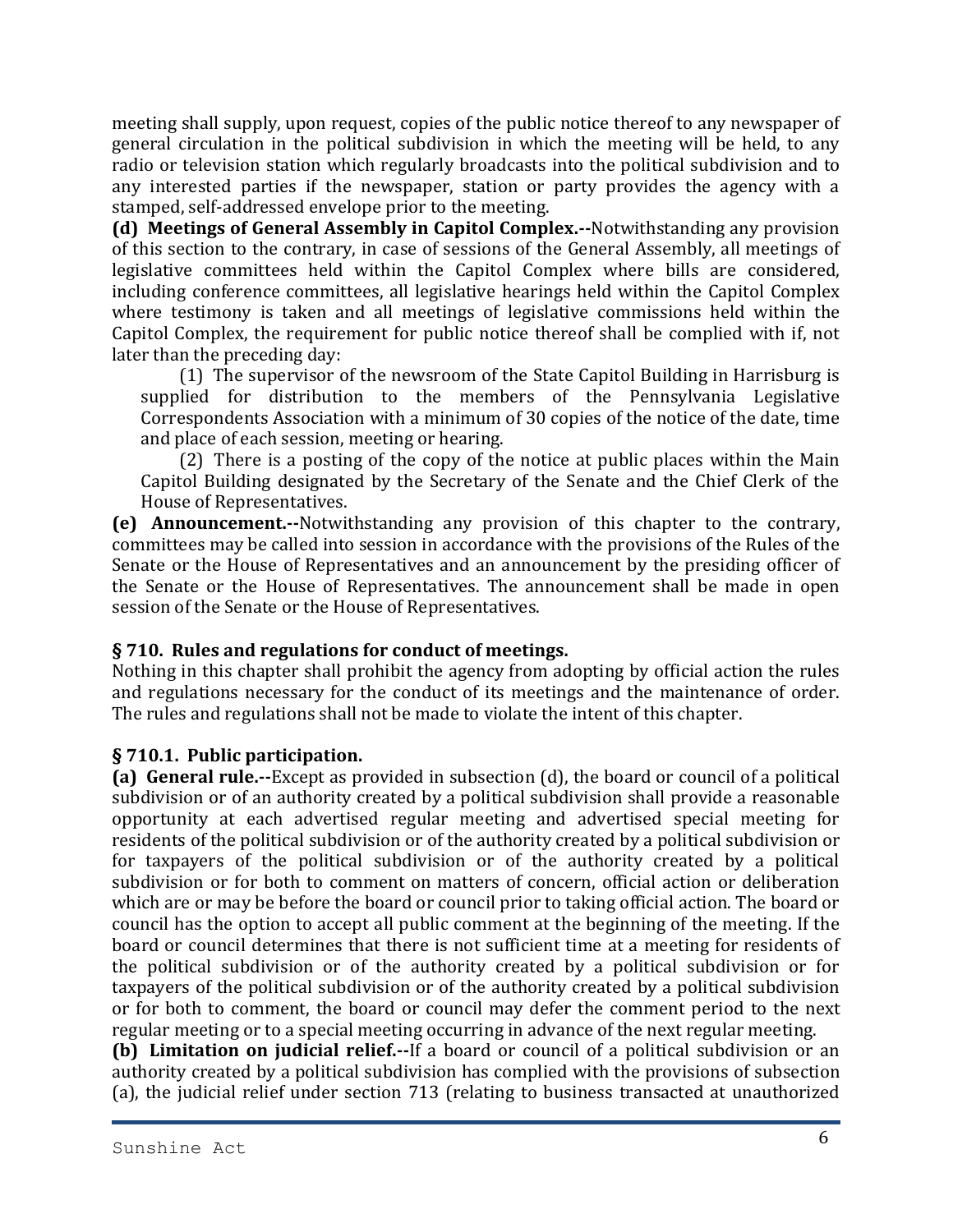meeting void) shall not be available on a specific action solely on the basis of lack of comment on that action.

**(c) Objection.--**Any person has the right to raise an objection at any time to a perceived violation of this chapter at any meeting of a board or council of a political subdivision or an authority created by a political subdivision.

**(d) Exception.--**The board or council of a political subdivision or of an authority created by a political subdivision which had, before January 1, 1993, established a practice or policy of holding special meetings solely for the purpose of public comment in advance of advertised regular meetings shall be exempt from the provisions of subsection (a).

# **§ 711. Use of equipment during meetings.**

**(a) Recording devices.--**Except as provided in subsection (b), a person attending a meeting of an agency shall have the right to use recording devices to record all the proceedings. Nothing in this section shall prohibit the agency from adopting and enforcing reasonable rules for their use under section 710 (relating to rules and regulations for conduct of meetings).

**(b) Rules of the Senate and House of Representatives.--**The Senate and House of Representatives may adopt rules governing the recording or broadcast of their sessions and meetings and hearings of committees.

# **§ 712. General Assembly meetings covered.**

Notwithstanding any other provision, for the purpose of this chapter, meetings of the General Assembly which are covered are as follows: all meetings of committees where bills are considered, all hearings where testimony is taken and all sessions of the Senate and the House of Representatives. Not included in the intent of this chapter are caucuses or meetings of any ethics committee created pursuant to the Rules of the Senate or the House of Representatives.

#### **§ 713. Business transacted at unauthorized meeting void.**

A legal challenge under this chapter shall be filed within 30 days from the date of a meeting which is open, or within 30 days from the discovery of any action that occurred at a meeting which was not open at which this chapter was violated, provided that, in the case of a meeting which was not open, no legal challenge may be commenced more than one year from the date of said meeting. The court may enjoin any challenged action until a judicial determination of the legality of the meeting at which the action was adopted is reached. Should the court determine that the meeting did not meet the requirements of this chapter, it may in its discretion find that any or all official action taken at the meeting shall be invalid. Should the court determine that the meeting met the requirements of this chapter, all official action taken at the meeting shall be fully effective.

# **§ 714. Penalty.**

**(a) Fines and costs.--**Any member of any agency who participates in a meeting with the intent and purpose by that member of violating this chapter commits a summary offense and shall, upon conviction, be sentenced to pay:

(1) For a first offense, the costs of prosecution plus a fine of at least \$100 and, in the discretion of the sentencing authority, of not more than \$1,000.

(2) For a second or subsequent offense, the costs of prosecution plus a fine of at